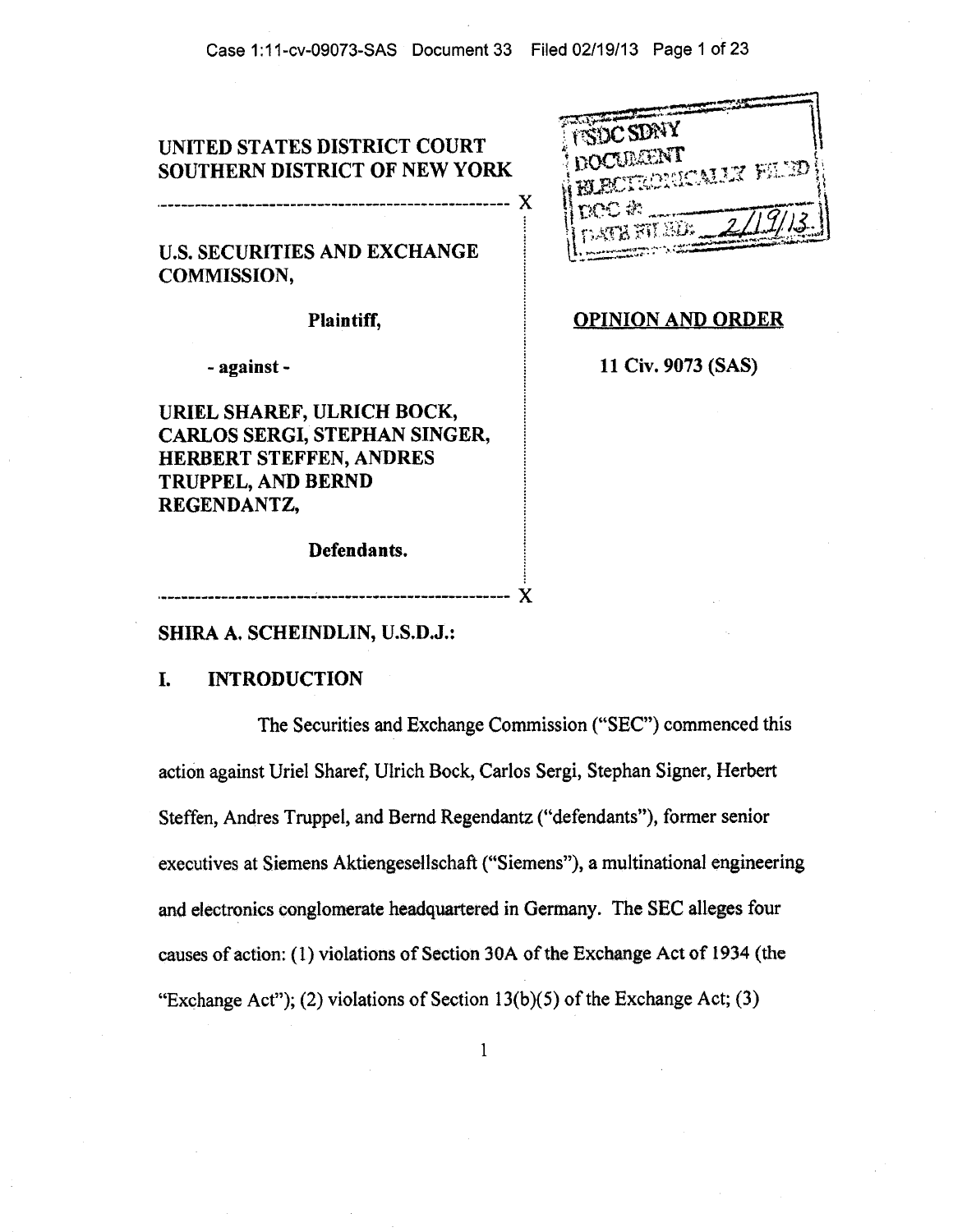aiding and abetting violations of Section 13(b)(2)(A) of the Exchange Act; and (4) aiding and abetting violations of Section  $13(b)(2)(B)$  of the Exchange Act.<sup>1</sup>

Herbert Steffen now moves to dismiss the Complaint pursuant to Rules 12(b)(2) and 12(b)(6) of the Federal Rules of Civil Procedure on the grounds that this Court lacks personal jurisdiction and the Complaint was untimely.<sup>2</sup>

# **II. FACTUAL BACKGROUND**

Siemens, a German corporation headquartered in Munich, Germany<sup>3</sup>, is one of the world's largest manufacturers of industrial and commercial products.4 Steffen, a 74-year-old German citizen was the CEO of Siemens S.A. Argentina, a wholly owned subsidiary of Siemens<sup>5</sup>, from 1983 through 1989, and again in 1991.6 He was then the Group President of Siemens Transportation Systems from 1996 until his retirement in 2003.7

*See* Complaint ("Compl.") ¶¶ 69, 73, 76, 79.

<sup>2</sup> Because I find that personal jurisdiction is lacking, I do not reach the argument that the Complaint was untimely filed.

<sup>4</sup>*See id* 

 $\mathbf{1}$ 

<sup>5</sup>*See id.* ¶ 20.

<sup>6</sup>*See id.* ¶ 12.

<sup>7</sup>*See id.* 

 $\overline{2}$ 

 $3$  See Compl.  $\P$  16.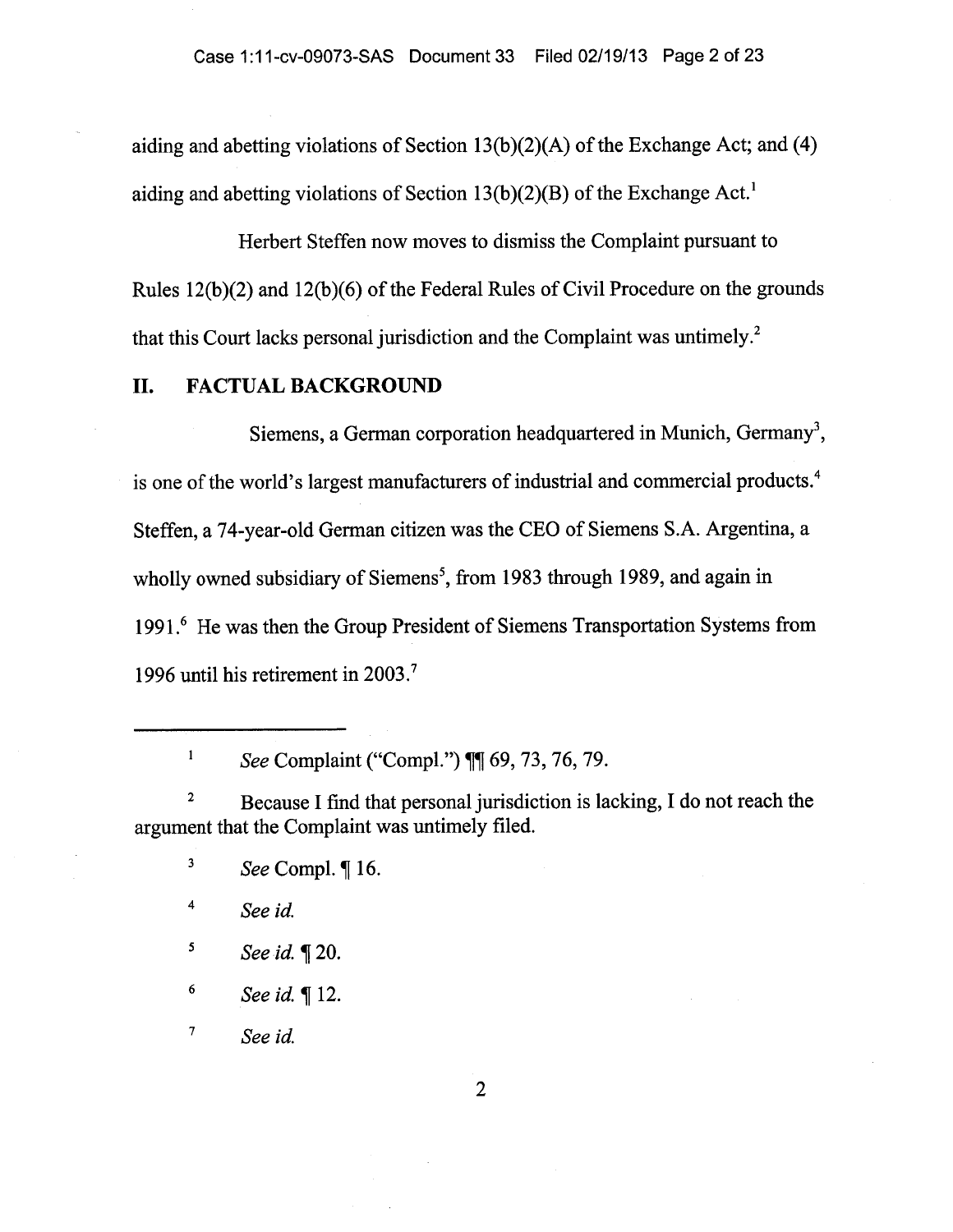## **A. Overview of the Alleged Bribery Scheme**

The Complaint alleges that between 1996 and 2007 the defendants orchestrated a bribery scheme which paid millions of dollars in bribes to top government officials in Argentina.' Over the course of the bribery scheme, Siemens paid an estimated \$100 million in bribes, approximately \$31.3 million of which were paid after March 12, 2001, when Siemens became subject to U.S. securities laws.<sup>9</sup> In the course of paying these bribes Siemens made false certifications pursuant to the Sarbanes-Oxley Act representing the truthfulness of its quarterly and annual certifications.'

In 1998, Siemens and its Argentine affiliate were awarded the contract for a one billion dollar project to create national identity cards.<sup>11</sup> The Complaint alleges that throughout the bid process, and the life of the contract, the Argentine government sought bribes, which were paid by Siemens.<sup>12</sup> In August 1999, the contract was suspended due to political turmoil, and Siemens was notified that it

- <sup>10</sup> See id. ¶ 59.
- $11$  See id.  $\P$  25.
- <sup>12</sup>*See id.*

3

<sup>8</sup>*See id. 411* **1.** 

<sup>9</sup>*See id.*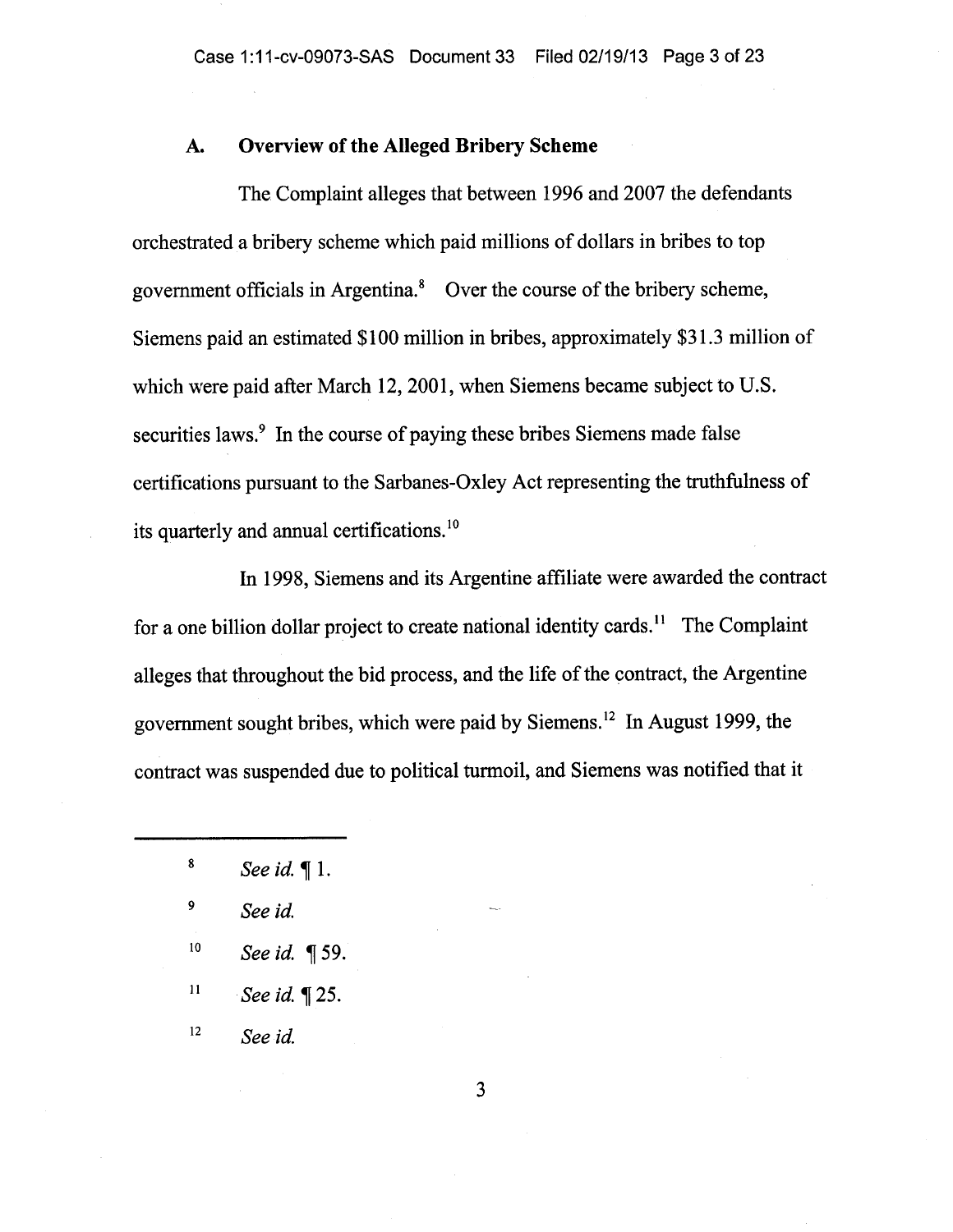would not be renewed unless the terms were renegotiated with the new government.<sup>13</sup> Beginning in December 2000, Steffen and Sharef, a Siemens Managing Board Member, began renegotiating with the Argentine government, including the newly elected President.<sup>14</sup> The government demanded that Siemens pay it bribes in order to reinstate the contract.<sup>15</sup> As a result, Siemens, via its operating group Siemens Business Services ("SBS"), began to pay \$27 million in bribes to obtain the reauthorization of the contract.<sup>16</sup> SBS signed a \$27 million sham consulting agreement with Mfast Consulting AG ("Mfast"), a front company." The purpose of this transaction was to provide a cover for the bribes funneled to the Argentine government. Despite these efforts the contract was canceled.<sup>18</sup>

In May 2002, Siemens initiated an arbitration proceeding with the World Bank's International Centre for Settlement of Investment Disputes

- <sup>15</sup> See id. ¶ 28.
- <sup>16</sup> See id. **[1]** 29-30.
- 17 See id. **[30.**]
- <sup>18</sup> See id. ¶ 33.

4

 $13$  See id.  $\P$  26.

<sup>14</sup>*See id. ¶¶* 27-28.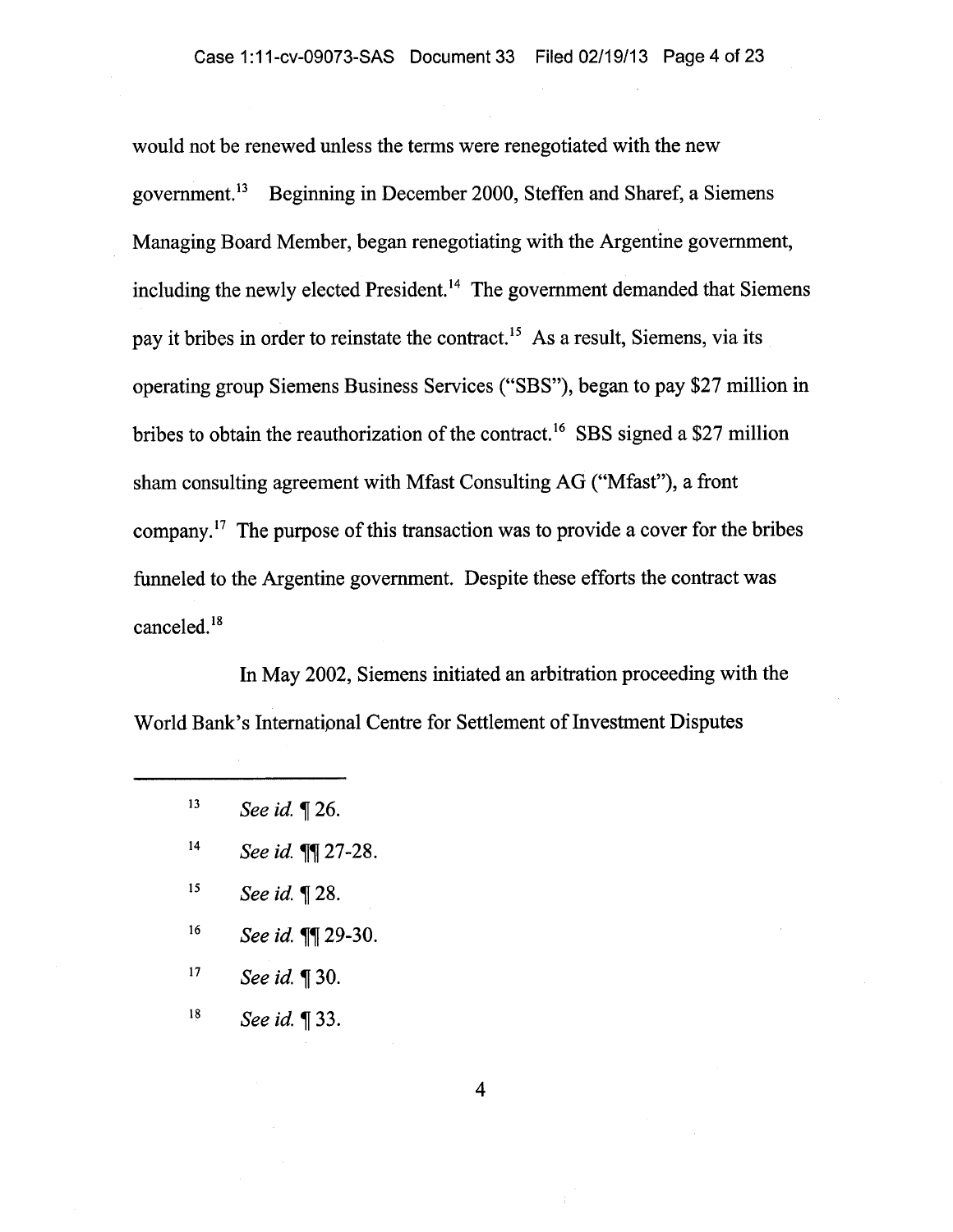("ICSID") to recover lost profits and costs resulting from the cancellation of the contract.<sup>19</sup> Because evidence of corruption in the initial award of the contract would have provided Argentina with a defense to Siemens' ICSID claim, Siemens worked to concel its bribery.<sup>20</sup> As part of this effort, Steffen and the other defendants continuously urged Siemens management to funnel more money to Argentine officials to ensure that the earlier bribes were not disclosed.<sup>21</sup> In 2007, Siemens was awarded \$217 million in the arbitration proceeding.<sup>22</sup> The SEC alleges that the award was issued because Siemens paid additional bribes to suppress evidence that the contract itself was awarded to Siemens as a result of bribes it paid to the government.<sup>23</sup>

Between 2002 and 2006, defendant Bernd Regendantz, Chief Financial Officer of SBS, signed quarterly and annual certifications under the Sarbanes-Oxley Act in which he represented that SBS's financial statements were

- <sup>21</sup>*See id.*
- <sup>22</sup> See id.  $\P$  60.
- <sup>23</sup>*See id ¶¶* 37, 60.

5

<sup>19</sup> See id. **1**35.

<sup>&</sup>lt;sup>20</sup> See id. ¶ 37.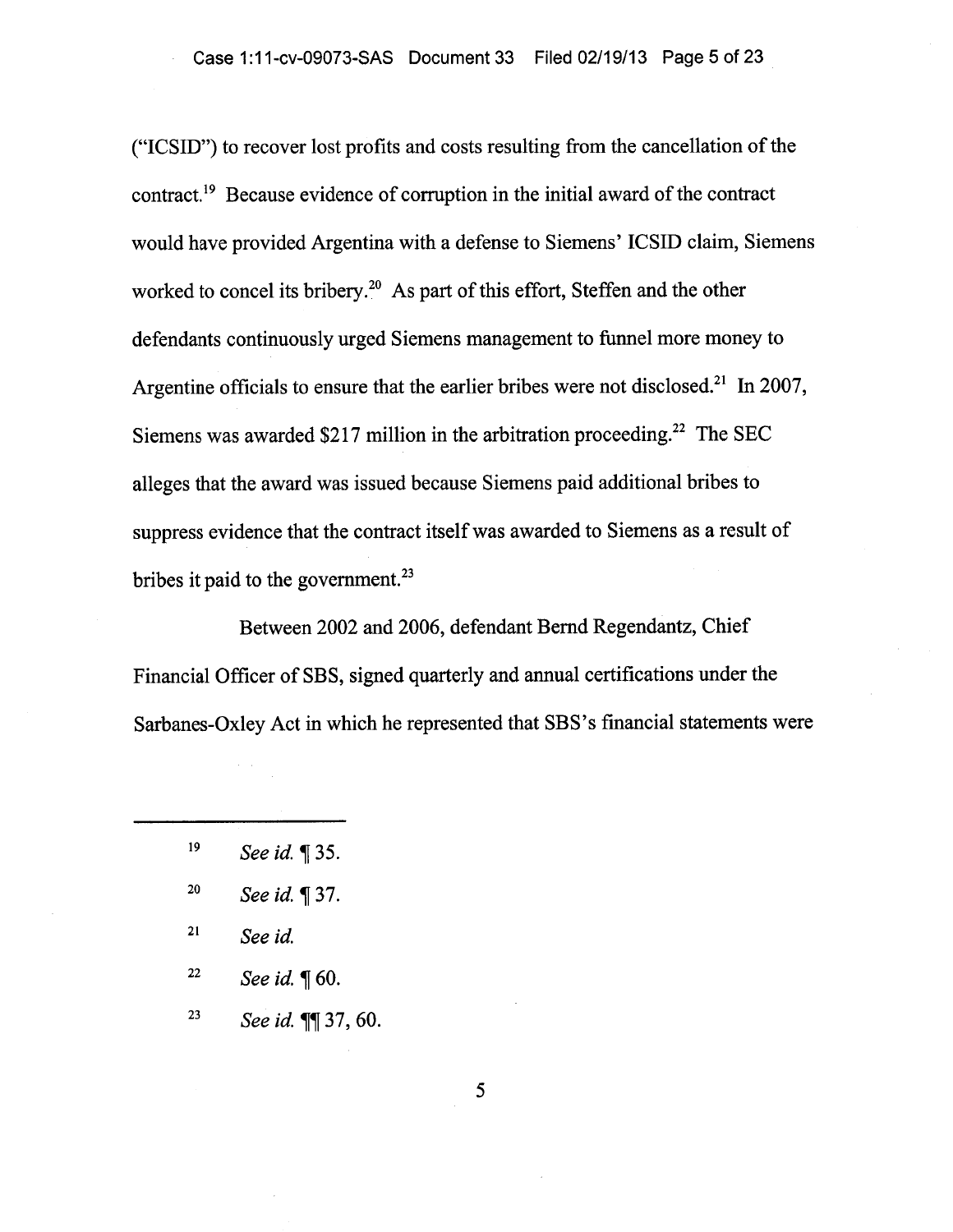not false or misleading.<sup>24</sup> The SEC alleges, that in light of the bribery scheme, these certifications were fraudulent.<sup>25</sup>

## **B. Steffen's Alleged Role in the Bribery Scheme**

The Complaint alleges that Sharef recruited Steffen "to facilitate the payment of bribes" to officials in Argentina because of his longstanding connections in Argentina, which he acquired during his tenure at Siemens Argentina.<sup>26</sup> Following the cancellation of the contract, beginning in December 2000, Steffen and Sharef began renegotiating with the Argentine government, including the newly elected President, which demanded that Siemens pay it bribes in order to reinstate the contract. $27$ 

In order to facilitate payment of bribes to the Argentine officials, Steffen met several times with Regendantz, who became the Chief Financial

<sup>24</sup>*See id.* ¶ 59.

<sup>25</sup>*See id.* 

<sup>26</sup> See id. ¶ 12. At all times relevant to this case, Steffen was Group President of Siemens Transportation Systems until he retired in 2003. *See id.* 

<sup>27</sup> *See id.* **11** 27-28. Meanwhile, other Siemens managers, including defendant Bock, met with payment intermediaries who had been involved in the earlier payment of bribes on Siemens' behalf, including former Siemens official and defendant Sergi. These payment intermediaries informed the Siemens managers that they would have to pay the remaining unpaid but promised bribes as well as new bribes.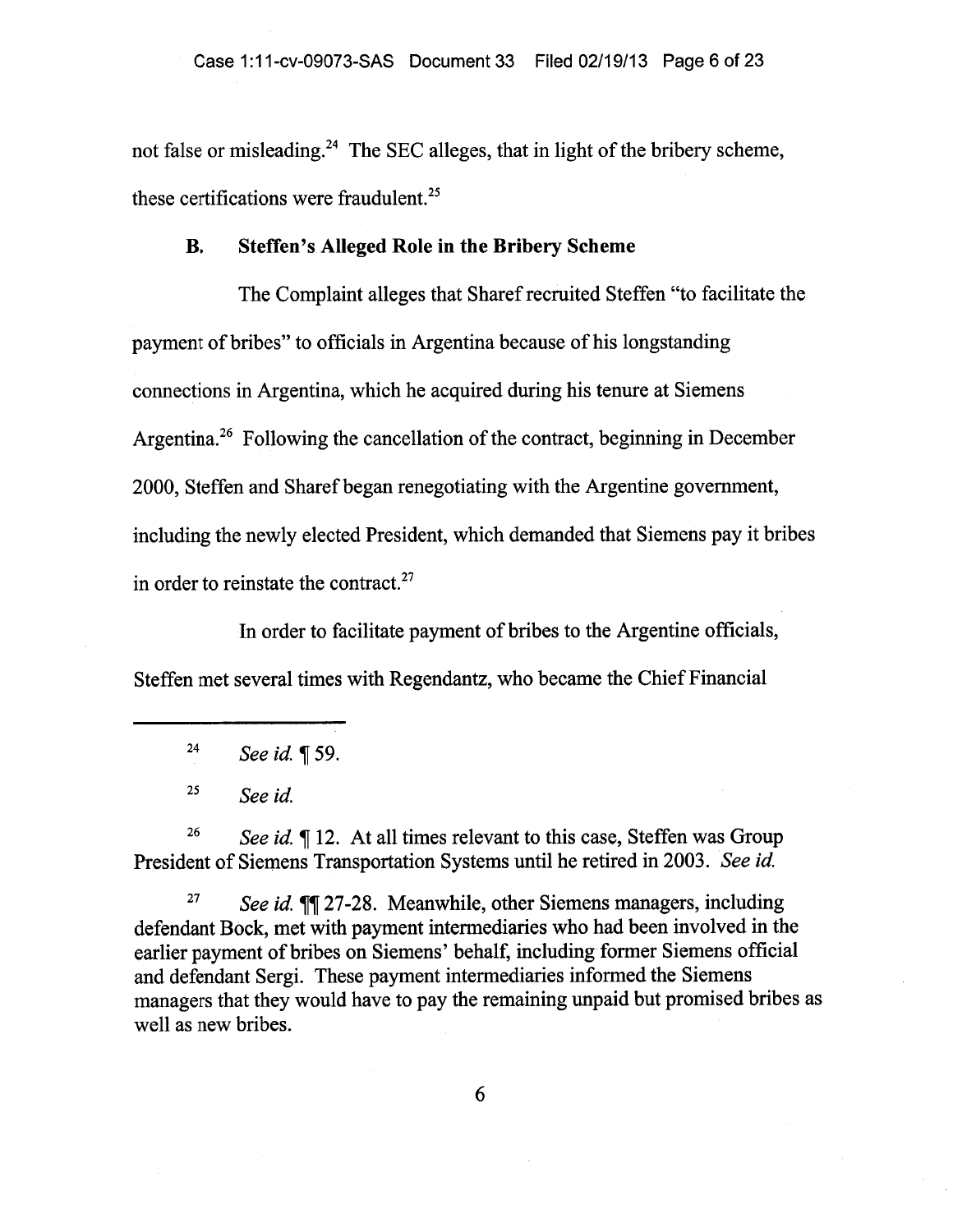Officer of SBS in February 2002, and "pressured" Regendantz to authorize bribes from SBS to Argentine officials.<sup>28</sup> In April 2002, Steffen told Regendantz that SBS had a "moral duty" to make at least an "advance payment" of ten million dollars to the individuals who had previously handled the bribes because he and other individuals were being threatened as a result of the unpaid bribes.<sup>29</sup>

Once Regendantz authorized the bribes, the allegations against Steffen are limited to participation in a phone call initiated by Sharef from the United States in connection with the bribery scheme, and that in the first half of 2003, defendants including Steffen "urged Sharef to meet the demands [of Argentine officials] and make the additional payments."3°

# **C. SBS's Payment of the Bribes and Cover Ups**

Regendantz ultimately authorized a ten million dollar bribe, but only after seeking additional guidance from "superiors" including Siemens' Head of Compliance, Chief Financial Officer, Chief Executive Officer, and two members of

<sup>30</sup> *Id.* **¶** 12, 51. These meetings ultimately led to the payment of an additional \$11.79 million payment, but it is not alleged that Steffen directed or did anything more than urge Sharef to make additional payments. *See id. ¶¶* 51-54.

<sup>28</sup>*See id. ¶¶* 39-40.

<sup>29</sup>*Id.*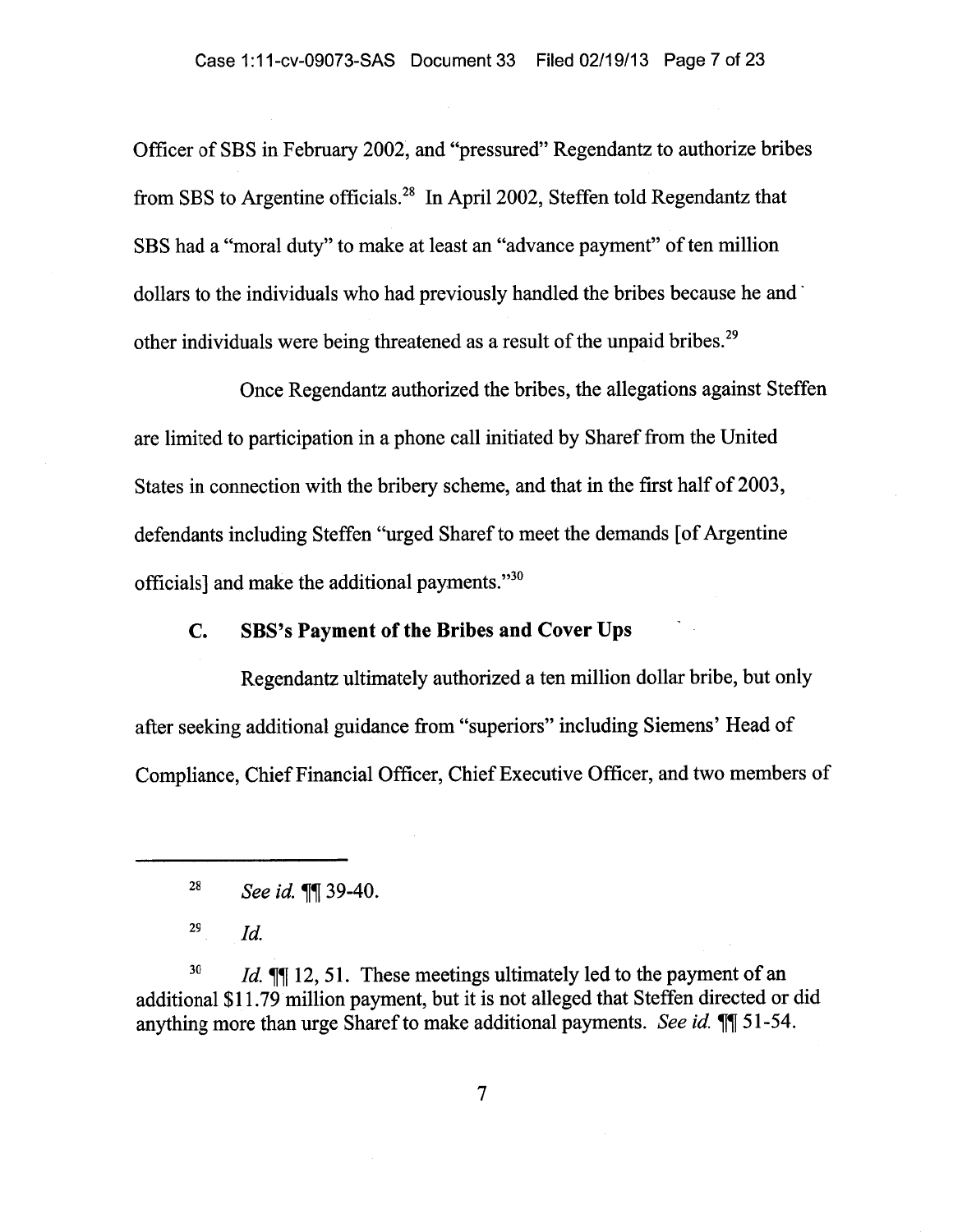the Managing Board, including Sharef, whose responses he "understood . . . to be instructions that he authorize the bribe payments."<sup>31</sup>

The bribe was paid in two installments: \$5.2 million was routed through an intermediate in Uruguay.<sup>32</sup> Certain defendants and subordinate SBS employees, at Regendantz' instruction, generated a series of fictitious documents to facilitate the payment and obscure the audit trail, including payment of false invoices one of which included wire transfer instructions to a bank account in New York.<sup>33</sup> Following the \$5.2 million payment, defendant Sergi and the payment intermediaries continued to relay bribery demands from Argentine officials. Certain meetings regarding the payment of bribes occurred in New York, but Steffen was never present.<sup>34</sup>

The second payment of the \$10 million advance, in the amount of \$4.7 million was not made until February 2004.<sup>35</sup> By that time, Steffen had retired

- <sup>33</sup> See id. **11**44-47.
- <sup>34</sup> See id. **[1149-50.**
- <sup>35</sup>*See id. 71* 48, 55.

<sup>&</sup>lt;sup>31</sup> *Id.*  $\P$  41. A portion of the bribes were paid to bank accounts in New York and Miami. *See id.* ¶ 42.

<sup>&</sup>lt;sup>32</sup> See id. ¶ 44.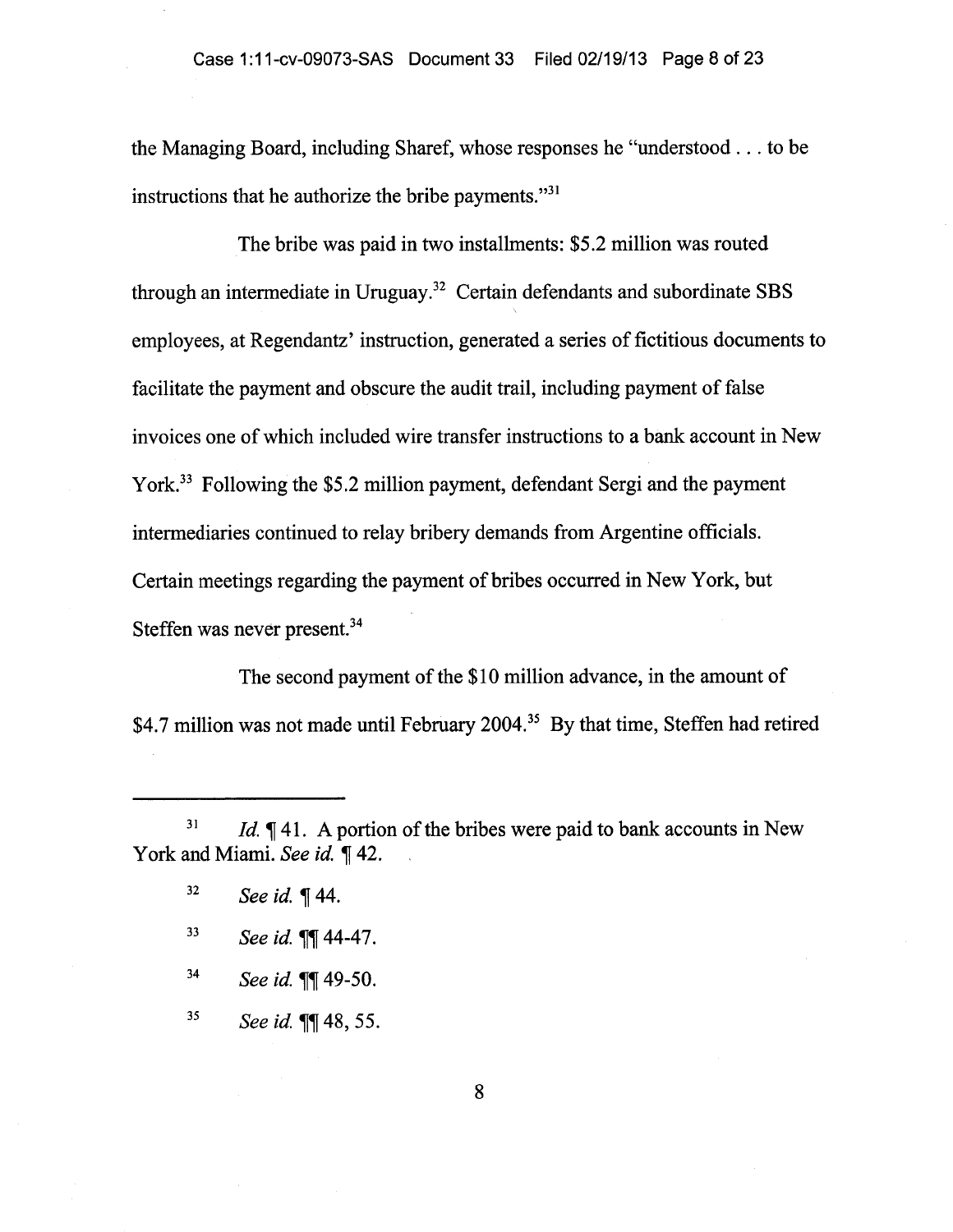and the Complaint alleges that Sharef and other defendants dealt with the then CEO of Siemens Argentina to obtain the information needed to prepare fictitious invoices to support the  $$4.7$  million payment.<sup>36</sup>

In connection with these payments, between 2002 and 2006, Regendantz signed quarterly and annual certifications pursuant to the Sarbanes-Oxley Act falsely representing the financial statements of SBS.<sup>37</sup> These certifications were presented to auditors and SBS and Siemens in connection with the companies' quarterly reviews and annual audits.<sup>38</sup>

# **III. LEGAL STANDARD**

On a Rule 12(b)(2) motion to dismiss for lack of personal jurisdiction the "plaintiff bears the burden of establishing that the court has jurisdiction over the defendant."39 However, when the issue "is decided initially on the pleadings

<sup>37</sup> See id. ¶ 59.

<sup>&</sup>lt;sup>36</sup> *See* II 55-58. Sergi, on instructions from Sharef, submitted eight fictitious invoices totaling \$4.7 million to the then Siemens Argentina CEO, who then forwarded them to Regendantz. Defendant Signer instructed an SBS subordinate to sign the backdated, fictitious invoices supporting the \$4.7 million payment. Two of the payments made in 2004 were to bank accounts in Miami. *See id.* 

<sup>38</sup>*See id.* 

<sup>39</sup> *In re Magnetic Audiotape Antitrust Litig.,* 334 F.3d 204, 206 (2d Cir.2003).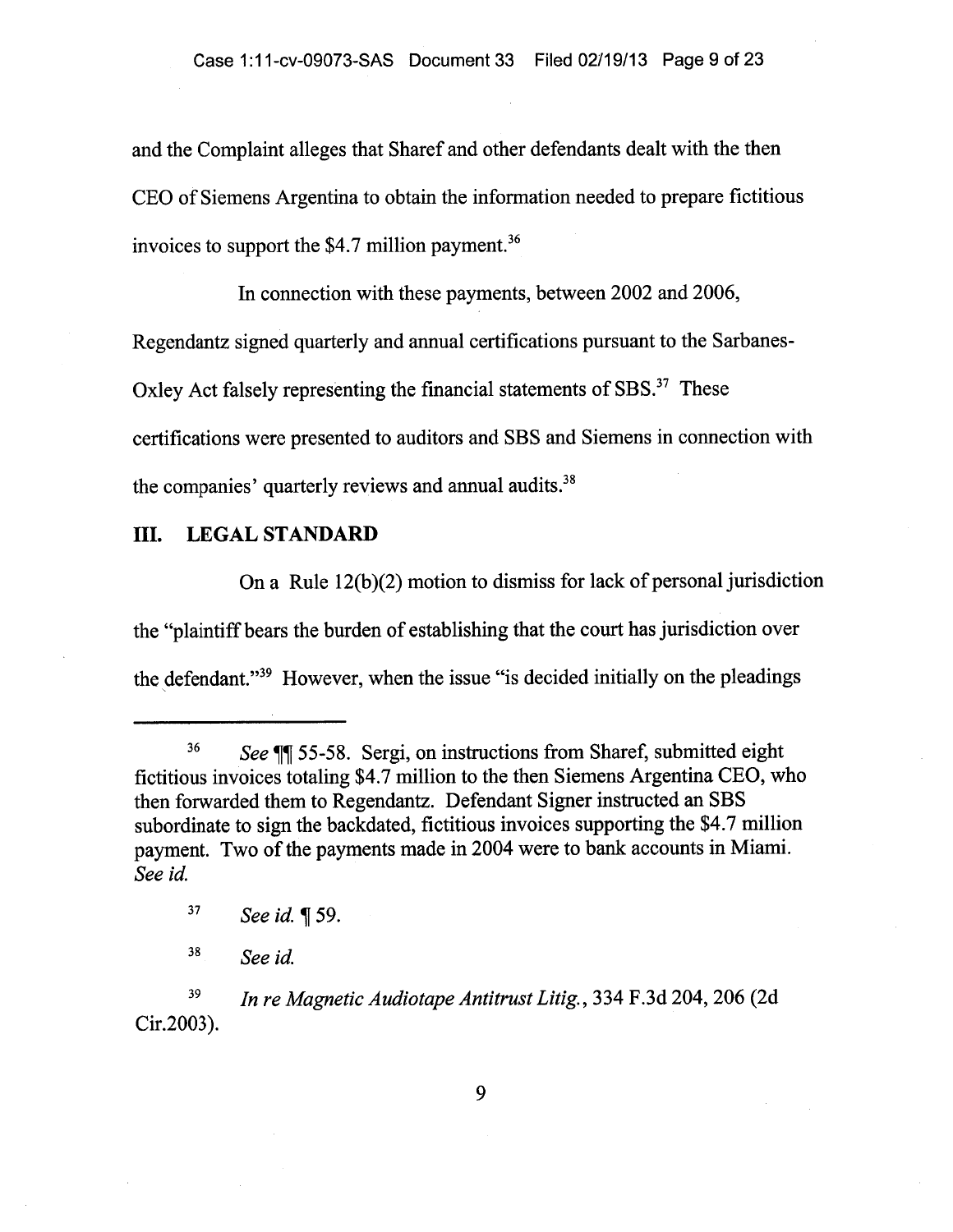and without discovery, the plaintiff need only show a prima facie case." $40$  A court may consider materials outside the pleadings,<sup>41</sup> but must credit plaintiffs' averments of jurisdictional facts as true.<sup>42</sup> "[A]ll allegations are construed in the light most favorable to the plaintiff and doubts are resolved in the plaintiff's favor, notwithstanding a controverting presentation by the moving party."<sup>43</sup> Nonetheless, where a defendant "rebuts plaintiffs' unsupported allegations with direct, highly specific, testimonial evidence regarding a fact essential to jurisdiction — and plaintiffs do not counter that evidence — the allegation may be deemed refuted."'

<sup>41</sup>*See In re Stillwater Capital Partners Inc. Litig.,* 851 F. Supp. 2d 556, 566 (S.D.N.Y. 2012).

42 *See Metropolitan Life Ins. Co. v. Robertson-Ceco Corp.,* 84 F.3d 560, 567 (2d Cir. 1996)

*A.I. 43 Trade Fin., Inc. v. Petra Bank,* 989 F.2d 76, 79-80 (2d Cir. 1993). *Accord Whitaker,* 261 F.3d at 208.

<sup>44</sup>*Recurrent Capital Bridge I, LLC v. ISR Sys. & Sensors Corp.,* 875 F. Supp. 2d 297, 304 (S.D.N.Y. 2012) (quoting *Schenker v. Assicurazioni Generali S.p.A., Consol.,* No. 98 Civ. 9186, 2002 WL 1560788, at \*3 (S.D.N.Y. July 15, 2002)).

<sup>40</sup> *Volk,swagenwerk Aktiengesellschaft v. Beech Aircraft Corp.,* 751 F.2d 117, 120 (2d Cir. 1984). *Accord Tamam v. Fransabank Sal,* 677 F. Supp. 2d 720, 725 (S.D.N.Y. 2010) ("As no discovery has yet taken place, to survive a motion to dismiss the plaintiff must plead factual allegations [that] constitute a prima facie showing of jurisdiction.") (quotation marks omitted).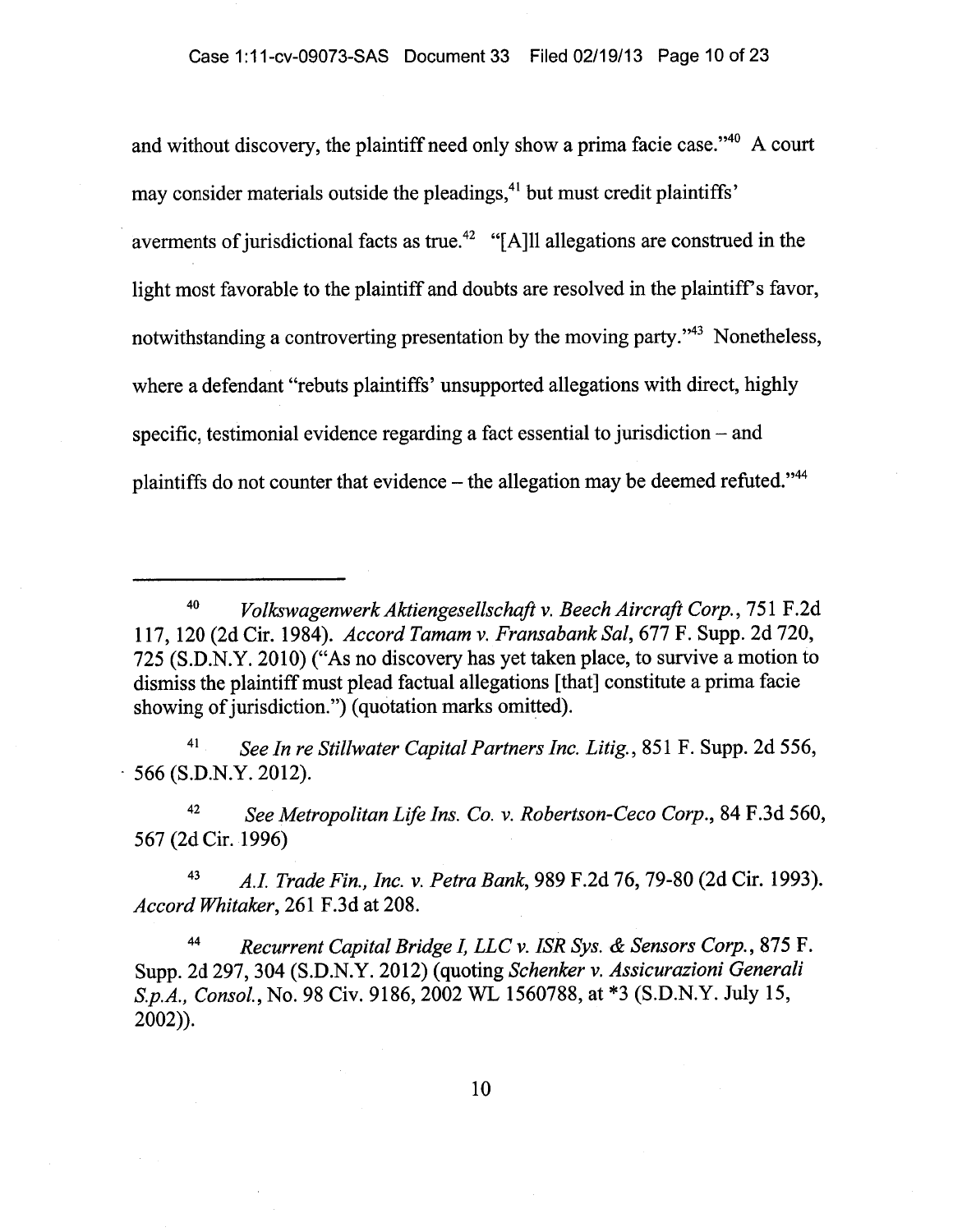### **IV. APPLICABLE LAW**

Section 27 of the Exchange Act, specifically 15 U.S.C. Section 78aa, governs the exercise of personal jurisdiction in securities cases." Section 27, "permits the exercise of personal jurisdiction to the limit of the Due Process Clause of the Fifth Amendment."<sup>46</sup> As set forth by the Supreme Court in *International Shoe v. Washington, due process requires that if a defendant is "not present within* the territory of the forum, he [must] have certain minimum contacts with it such that the maintenance of the suit does not offend traditional notions of fair play and substantial justice."<sup>47</sup> The analysis consists of two components: the minimumcontacts analysis and a reasonableness inquiry.<sup>48</sup>

# **A. Minimum Contacts**

<sup>46</sup>*SEC v. Unifund SAL,* 910 F.2d 1028, 1033 (2d Cir. 1990) (citing *Leasco Data Processing Equip. Corp. v. Maxwell,* 468 F.2d 1326, 1339 (2d Cir. 1972) *abrogated on other grounds by Morrison v. National Austl. Bank, — U.S.*  —, 130 S. Ct. 2869 (2010)).

 $47$  326 U.S. 310, 316 (1945) (quotation marks and citation omitted).

<sup>48</sup>*See King County, Wash. v. IKB Deutsche Industriebank AG,* 712 F. Supp. 2d 104, 111 (S.D.N.Y. 2010).

<sup>45</sup> 15 U.S.C. § 78aa(b)(2)(2010). The section provides in relevant part: "The district courts of the United States . . . shall have jurisdiction of an action . . . alleging a violation of the antifraud provisions of this chapter involving  $- (2)$  conduct occurring outside the United States that has a *foreseeable substantial effect*  within the United States." (emphasis added)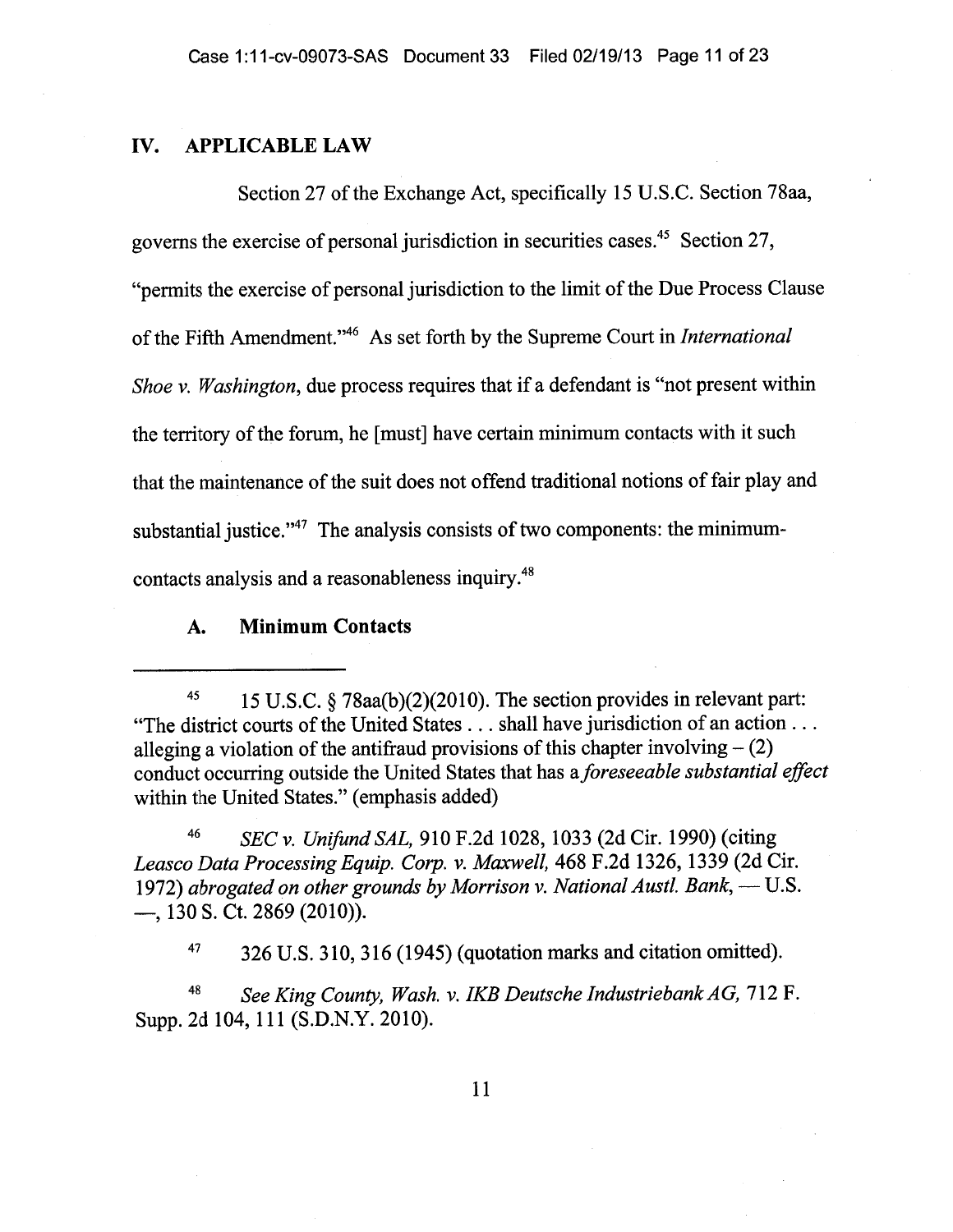A nonresident defendant sued under the Exchange Act need not have minimum contacts with the state seeking to exercise personal jurisdiction; rather the only contacts required are with the United States as a whole, as Section 78 provides for nationwide service of process. $^{49}$  To establish the minimum contacts necessary to satisfy due process, the plaintiff must show that his "claim arises out of, or relates to, the defendant's contacts with the forum . . . [and that] the defendant purposefully availed itself of the privilege of doing business in the forum and could foresee being haled into court there." $50$  The SEC alleges specific jurisdiction over Steffen,<sup>51</sup> which requires that a defendant has "purposefully directed his activities towards the forum and the litigation arises out of or is related to the defendant's contact with the forum."<sup>52</sup>

49 *See In re Magnetic Audiotape Antitrust Litig.,* 334 F. 3d at 207 (discussing the Clayton Act's analogous service of process provision) (citing *Mariash v. Morrill,* 496 F.2d 1138, 1143 (2d Cir. 1974)).

50 *Bank Brussels Lambert v. Fiddler Gonzales & Rodriguez,* 305 F.3d 120, 127 (2d Cir. 2007) (internal quotation marks omitted).

*51 See* Opp. Mem. at 10-11. The other type of personal jurisdiction a court may exercise — general jurisdiction — exists if the defendant's contacts with the forum have been continuous and systematic. *See In re Astrazeneca Sec. Litig.,*  559 F. Supp. 2d 453, 466 (S.D.N.Y. 2008).

52 *In re Astrazeneca,* 559 F. Supp. 2d at 466-67. Jurisdiction over "the representative of a corporation may not be predicated on jurisdiction over the corporation itself, and jurisdiction over the individual officers and directors must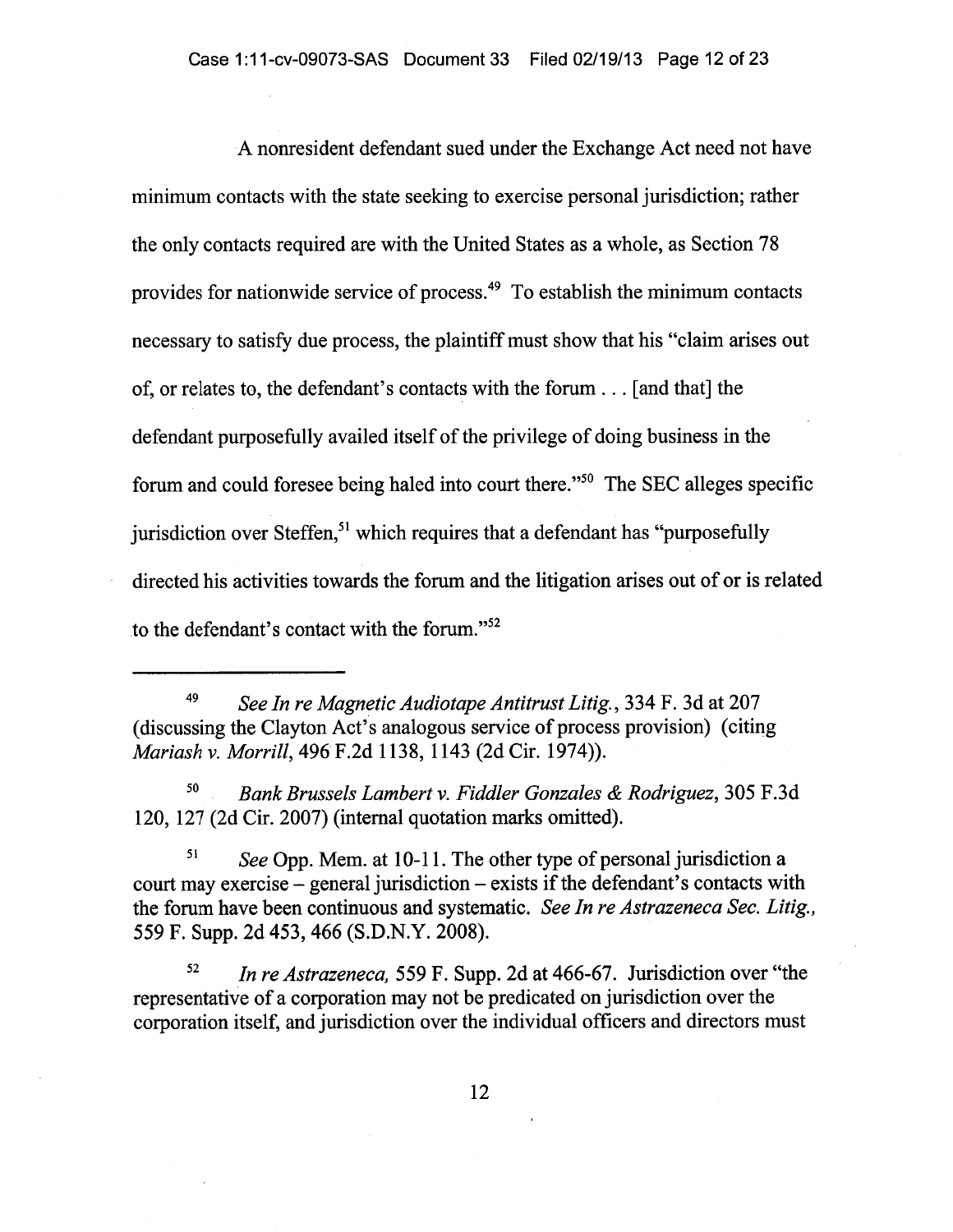It is well-established that a court may exercise personal jurisdiction over a foreign defendant who causes an effect in the forum by an act committed elsewhere.<sup>53</sup> However, "this is a principle that must be applied with caution, particularly in an international context."<sup>54</sup> "[F]oreseeability' alone has never been a sufficient benchmark for personal jurisdiction under the Due Process Clause."<sup>55</sup> Rather defendants must have "followed a course of conduct directed at . . . the jurisdiction of a given sovereign, so that the sovereign has the power to subject the defendant to judgment concerning that conduct."<sup>56</sup> The effects in the United States must "occur[] as a direct and foreseeable result of the conduct outside the territory" and defendant "must know, or have good reason to know, that his conduct will have effects in the [forum] seeking to assert jurisdiction over him."<sup>37</sup>

be based on their individual contacts with the forum state." *In re Alstom SA,* 406 F. Supp. 2d 346, 398 (S.D.N.Y. 2005) (citing *Charas v. Sand Tech. Sys. Intl, Inc.,*  No. 90 Civ. 5638, 1992 WL 296406, at \*4-5 (S.D.N.Y. Oct. 7, 1992)).

<sup>53</sup>*See Eskofot A/S v. E.I. Du Pont de Nemours & Co.,* 872 F. Supp. 81, 87 (S.D.N.Y. 1995) (citing *Unifund SAL,* 910 F.2d at 1033).

<sup>54</sup>*Leasco,* 468 F.2d at 1341.

<sup>55</sup>*World-Wide Volkswagen v. Woodson,* 444 U.S. 286, 295 (1980).

<sup>56</sup>*J McIntyre Machinery, Ltd. v. Nicastro,* 131 S.Ct. 2780, 2789 (2011).

<sup>57</sup>*Leasco,* 468 F.2d at 1341. *Accord id.* at 1341 & n.11 (activity in interstate commerce must be "sufficiently extensive and regular to make [the] possibility [of litigation in the United States] a foreseeable risk of the business").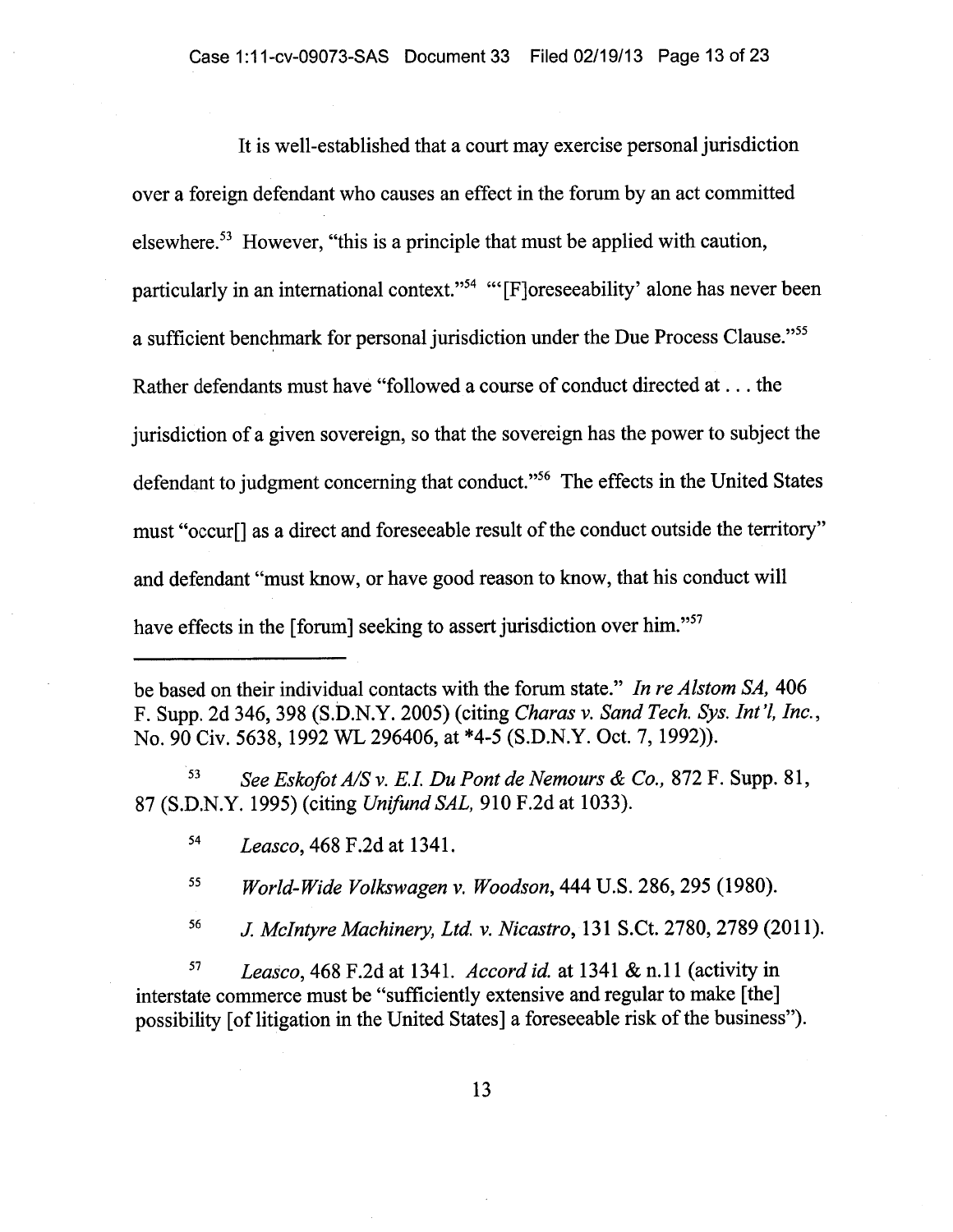## **B. Reasonableness**

If the defendant's contacts with the forum state rise to this minimum level, the defendant may defeat jurisdiction only by presenting "a compelling case that the presence of some other considerations would render jurisdiction unreasonable."<sup>58</sup> Courts must weigh several factors in evaluating this "reasonableness" requirement of due process, including: "the burden on the defendant; the interests of the forum State and the plaintiff's interest in obtaining relief[;] 'the interstate judicial system's interest in obtaining the most efficient

58 *Burger King Corp. v. Rudzewicz,* 471 U.S. 462, 477 (1985).

Notably, the Second Circuit applied an even more stringent test in *In re Terrorist Attacks on September 11, 2001,* holding that "plaintiffs have the burden of showing that [defendants] engaged in 'intentional, and allegedly tortious, actions . . . expressly aimed' at residents of the United States." 538 F.3d 71, 95 (2d Cir. 2008), *abrogated on other grounds by Samantar v. Yousuf, —U.S. —,* 130 S.Ct. 2278 (2010) (quoting *Calder,* 465 U.S. at 789). However, while "express aim" is certainly sufficient to confer jurisdiction, it has not generally been found to be a requirement, particularly in the securities context. *See, e.g., SEC v. Straub,* No. 11 Civ. 9645, 2013 WL 466600, at \*6 n.7 (S.D.N.Y. Feb. 8, 2013) ("[T]he Supreme Court has never suggested—whether in *Calder* or otherwise—that [express aim is] necessary for a Court to exercise jurisdiction.") (citing *In re Parmalat Sec. Litig.,*  376 F. Supp. 2d 449, 455 n.34 (S.D.N.Y. 2005)). Because I conclude that jurisdiction is lacking even under the less stringent test for jurisdiction, I need not determine whether the Second Circuit raised the bar in *In re Terrorist Attacks.*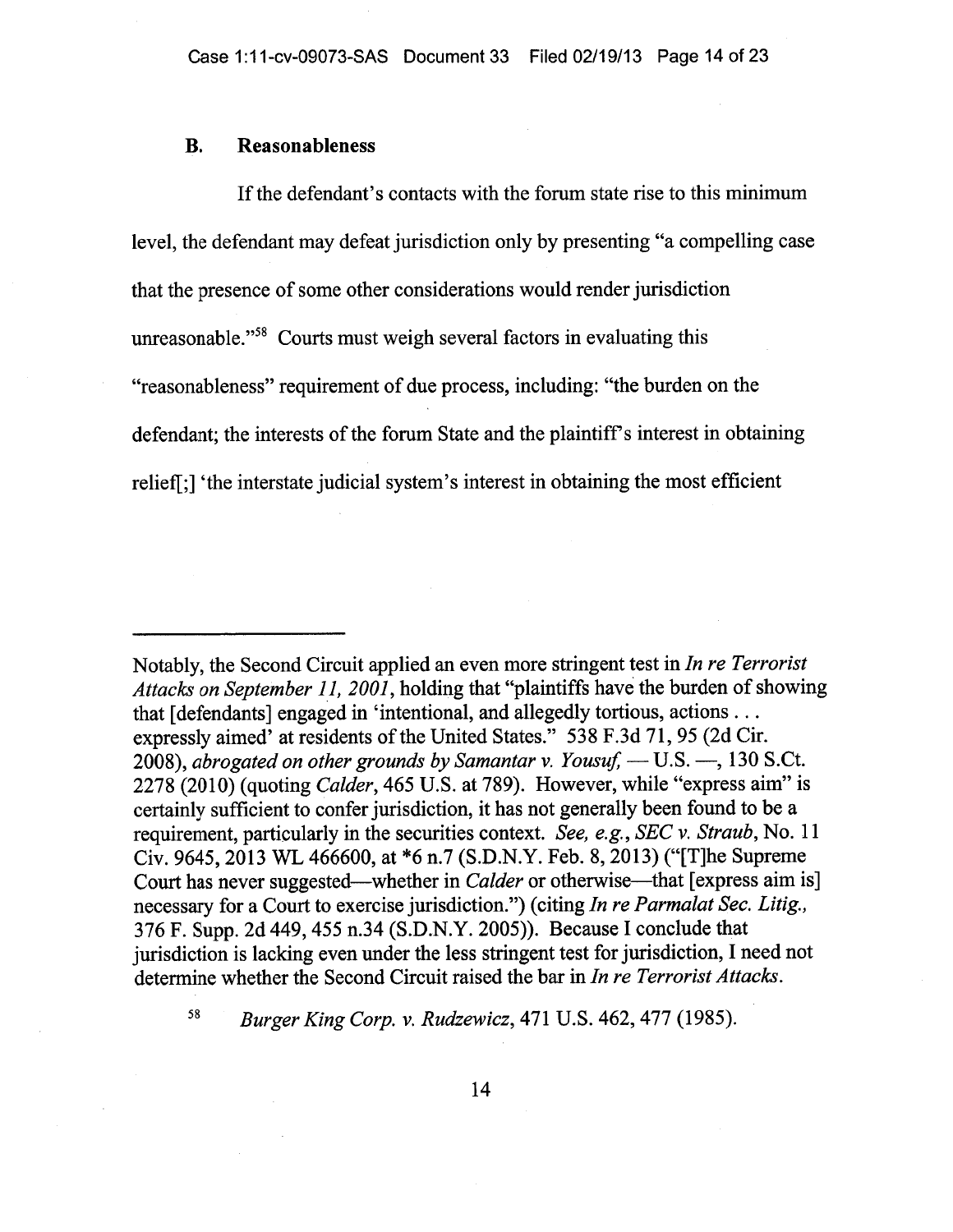resolution of controversies; and the shared interest of the several States in furthering fundamental substantive social policies."<sup>59</sup>

## **IV. This Court Lacks Personal Jurisdiction Over Steffen**

Steffen argues that he lacks minimum contacts with the United States, and that the exercise of personal jurisdiction over him would be unreasonable.<sup>60</sup> Defendants dispute both assertions.<sup>61</sup>

### **A. Plaintiffs Have Not Established Minimum Contacts**

The SEC's allegations are premised on Steffen's role in encouraging Regendantz to authorize bribes to Argentine officials that ultimately resulted in falsified SEC filings. While Steffen's actions may have been a proximate cause of the false filings — and even that is a matter of some doubt — Steffen's actions are far too attenuated from the resulting harm to establish minimum contacts. Steffen was brought into the alleged scheme based solely on his connections with Argentine officials. In furtherance of his negotiations with those officials, Steffen "urged" and "pressured" Regendantz to make certain bribes. However, Regendantz did not

<sup>59</sup>*Asahi,* 480 U.S. at 113-14 (quoting *World-Wide Volkswagen,* 444 U.S. at 292).

<sup>60</sup>*See* Def. Mem. at 3-4, 6-7.

<sup>61</sup>*See* Opp. Mem. at 12, 14.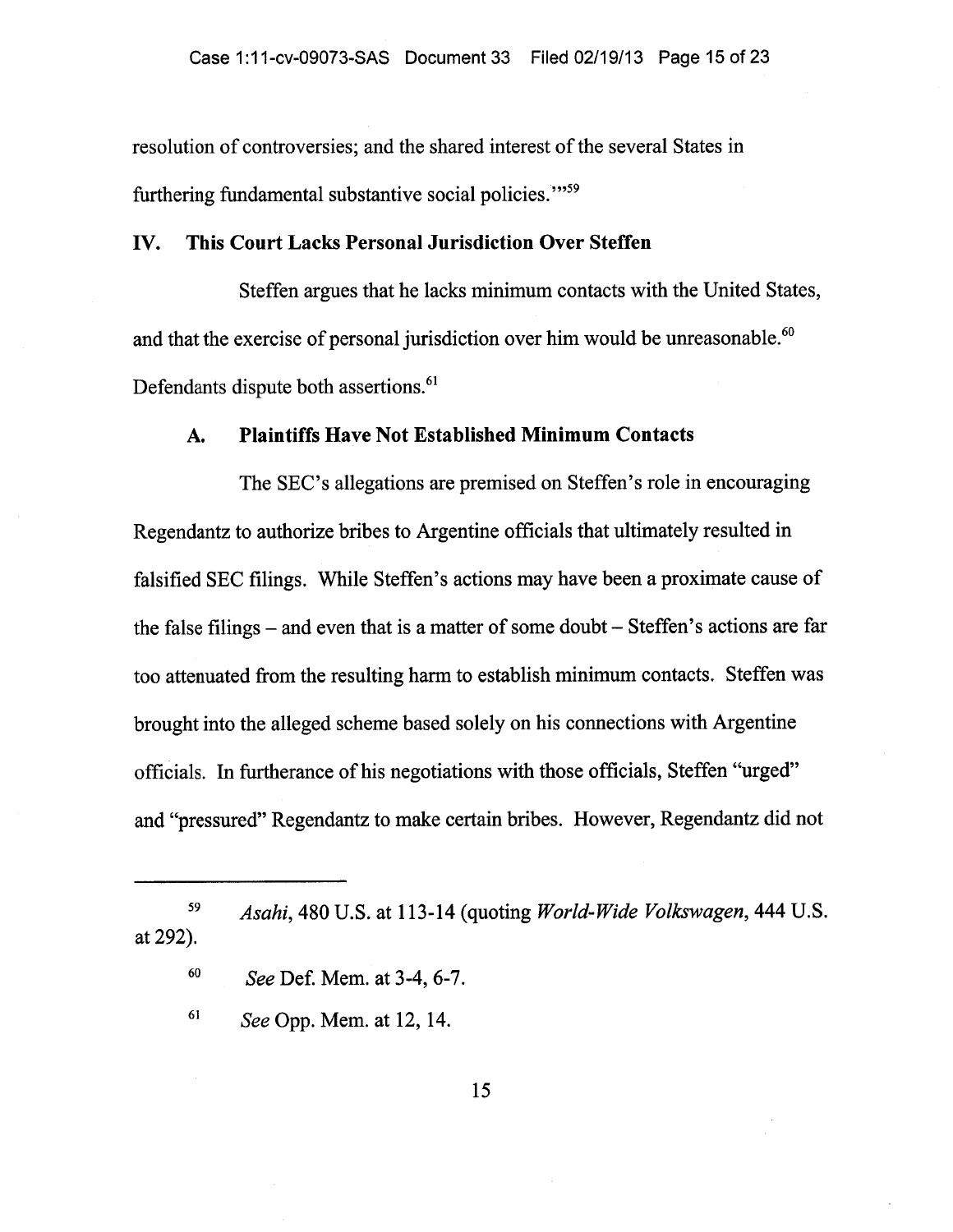agree to make the bribes until he communicated with several "higher ups" whose responses he perceived to be instructions to make the bribes.<sup>62</sup> Once Regendantz agreed to make the bribes — following receipt of instructions from Siemens' management rather than Steffen — Steffen's alleged role was tangential at best. Steffen did not actually authorize the bribes. The SEC does not allege that he directed, ordered or even had awareness of the cover ups that occurred at SBS much less that he had any involvement in the falsification of SEC filings in furtherance of those cover ups. $<sup>63</sup>$  Nor is it alleged that his position as Group</sup> President of Siemens Transportation Systems would have made him aware of, let alone involved in falsification of these filings.

 $62$  Thus, it is not even clear that Steffen's actions were a proximate cause of the bribes being made, given Regendantz's perceived need for approval from "higher ups."

<sup>63</sup>*See* Compl. 7147, 59 (noting that Regendantz instructed a subordinate to handle the paperwork related to the bribe payments and that Regendantz signed false quarterly and annual certifications, not Steffen). Neither Sharef's call to Steffen from the United States nor the fact that a portion of the bribery payments were deposited in a New York bank provide sufficient evidence of conduct directed towards the United States to establish minimum contacts. First, Steffen did not place the calls to Sharef. Further, Steffen did not direct that the funds be routed through a New York bank. *See id. ¶* 44 (explaining the payment of the bribes was orchestrated by defendants Truppel, Signer, and Bock along with subordinates, but not by Steffen). His conduct was focused solely on ensuring the continuation of the Siemens contract in Argentina.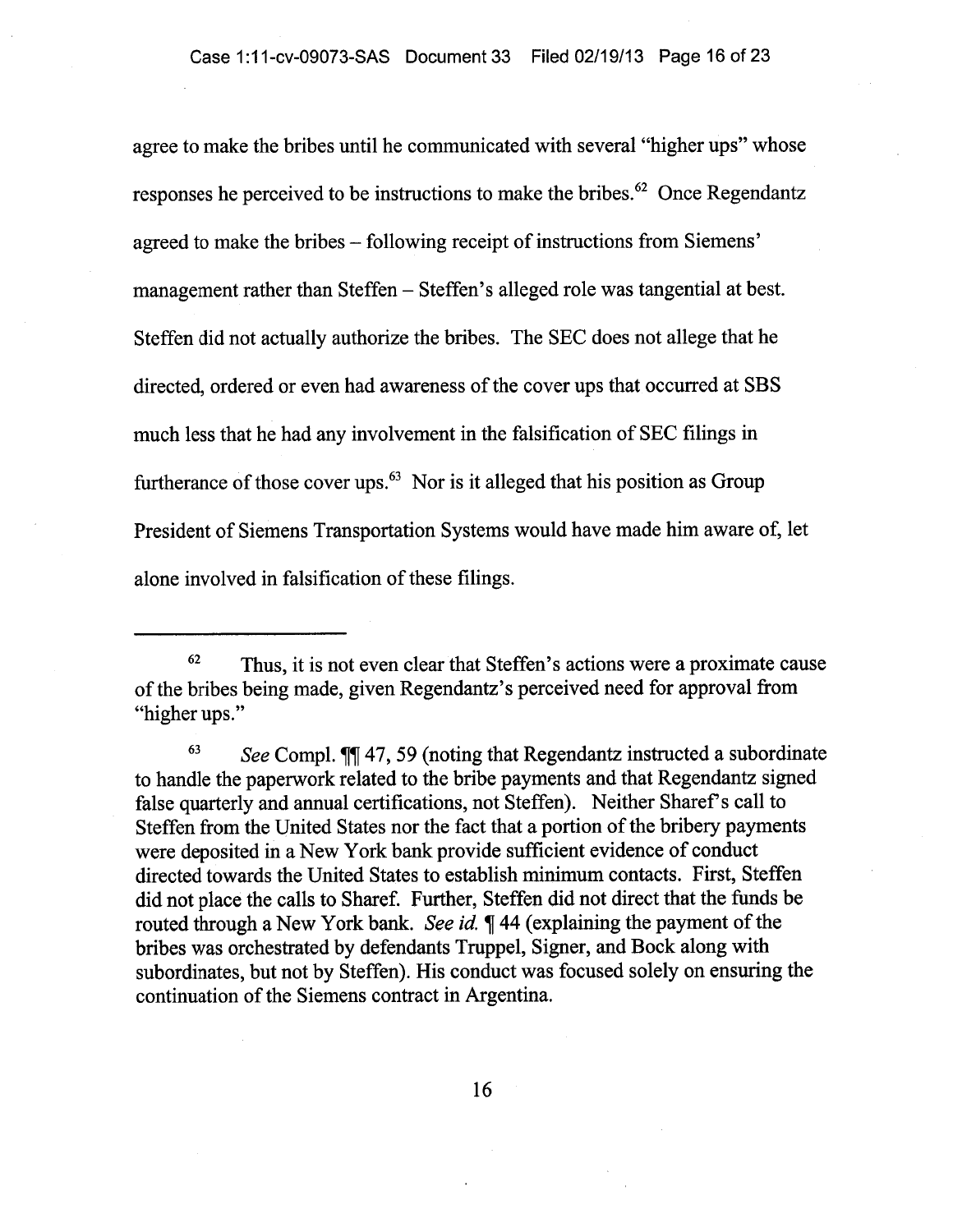To be sure, there is ample (and growing) support in case law for the exercise of jurisdiction over individuals who played a role in falsifying or manipulating financial statements relied upon by U.S. investors in order to cover up illegal actions directed entirely at a foreign jurisdiction.<sup>64</sup> In a recent decision, *SEC v. Elek Straub,* a court in this district exercised jurisdiction over individuals who orchestrated a bribery scheme aimed at the Macedonian government, *and* as part of the bribery scheme signed off on misleading management representations to the company's auditors and signed false SEC filings.'

As the SEC points out, the lynchpin of these decisions is that

jurisdiction exists where "'an executive of a foreign securities issuer, wherever

<sup>65</sup>*See Straub,* 2013 WL 466600, at \*1-3, 10. The court stated, "even if Defendants' alleged primary intent was not to cause a tangible injury in the United States, it was nonetheless their intent, which is sufficient to confer jurisdiction." *Id.*  at \*7.

<sup>64</sup>*See, e.g., SEC v. Stanard,* No. 06 Civ. 7736 (S.D.N.Y. May 16, 2007) (unpublished transcript of ruling, Opp. Ex. 1, Tr. 3: 15-18) (upholding jurisdiction over an executive of a foreign securities issuer who manipulated the reported earnings of a public company by engaging in sham reinsurance transactions and finding that he "specifically intended that his work would result in false statements by [his company]"); *In re Parmalat,* 376 F. Supp. 2d at 455 (holding that "if, as plaintiffs claim, [defendant] knowingly participated in the issuance of false financials and reports, she knew or had good reason to know that her actions would have effects here" based on intimate familiarity with the statutory filings of the company); *In re CINAR Corp. Securities Litigation,* 186 F. Supp. 2d 279, 306 (E.D.N.Y. 2002) (upholding jurisdiction over a Canadian general counsel, who had signed a fraudulent registration statement, holding that the act of signing the statement was a clear example of purposeful availment of the privilege of doing business within the United States).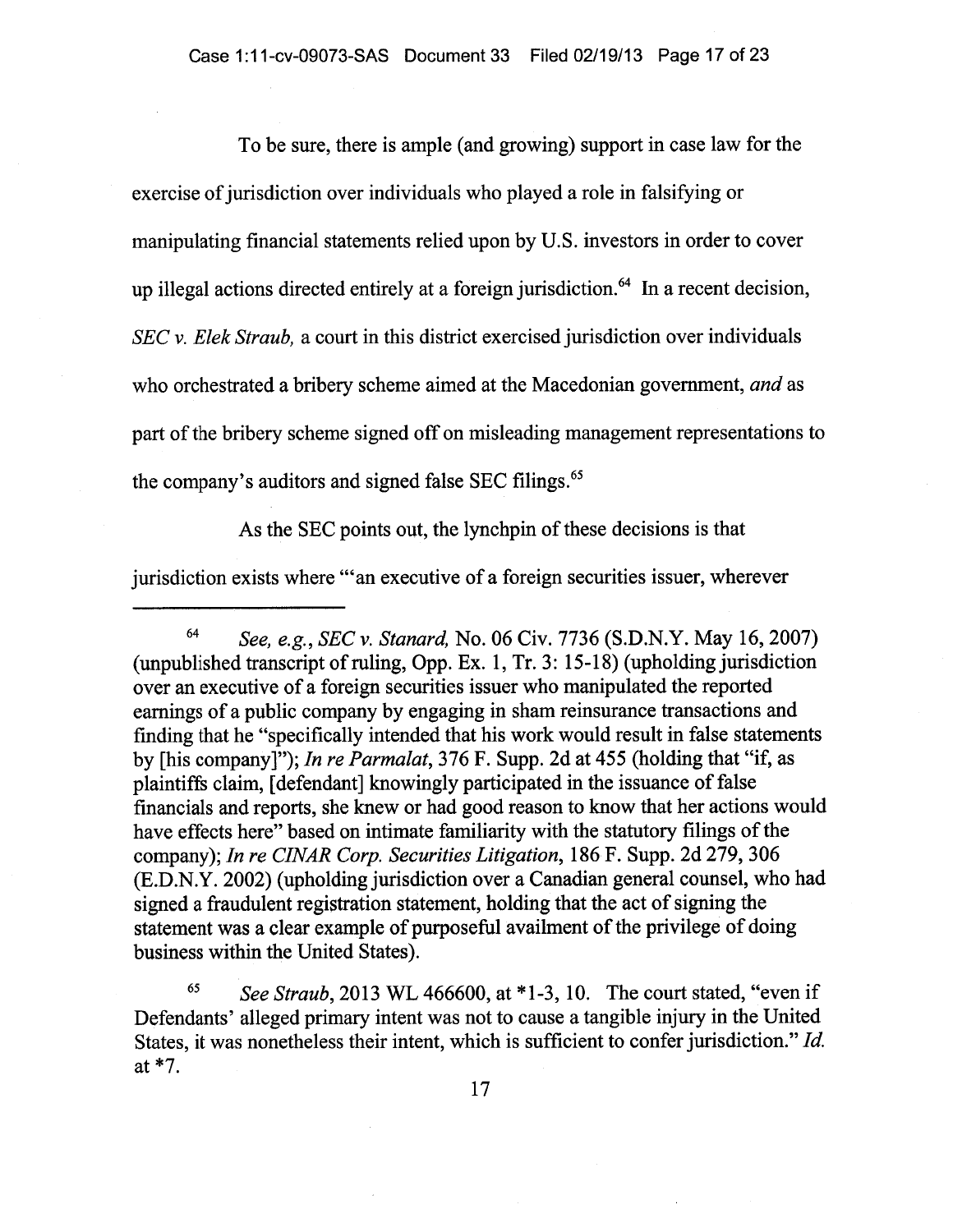located, participates in a fraud *directed* to deceiving United States shareholders."<sup>66</sup> It is by now well-established that signing or directly manipulating financial statements to cover up illegal foreign action, with knowledge that those statements will be relied upon by United States investors satisfies this test.<sup>67</sup> However, the exercise of jurisdiction over foreign defendants based on the effect of their conduct on SEC filings is in need of a limiting principle. If this Court were to hold that Steffen's support for the bribery scheme satisfied the minimum contacts analysis, even though he neither authorized the bribe, nor directed the cover up, much less played any role in the falsified filings, minimum contacts would be boundless. Illegal corporate action almost always requires cover ups, which to be successful must be reflected in financial statements. Thus, under the SEC's theory, *every*  participant in illegal action taken by a foreign company subject to U.S. securities laws would be subject to the jurisdiction of U.S. courts no matter how attenuated

<sup>66</sup>*See* SEC's Reply in Support of Its Notice of Supplemental Authority at 2 (quoting *Straub,* 2013.WL 466600,at \*8 (quoting *Stanard,* No. 06 Civ. 7736)) (emphasis added).

 $67$  By distinguishing these cases from the facts here, I do not intend to suggest that signing or directly manipulating financial statements is *necessary.* It is not necessary to draw that line because the allegations against Steffen are far more attenuated.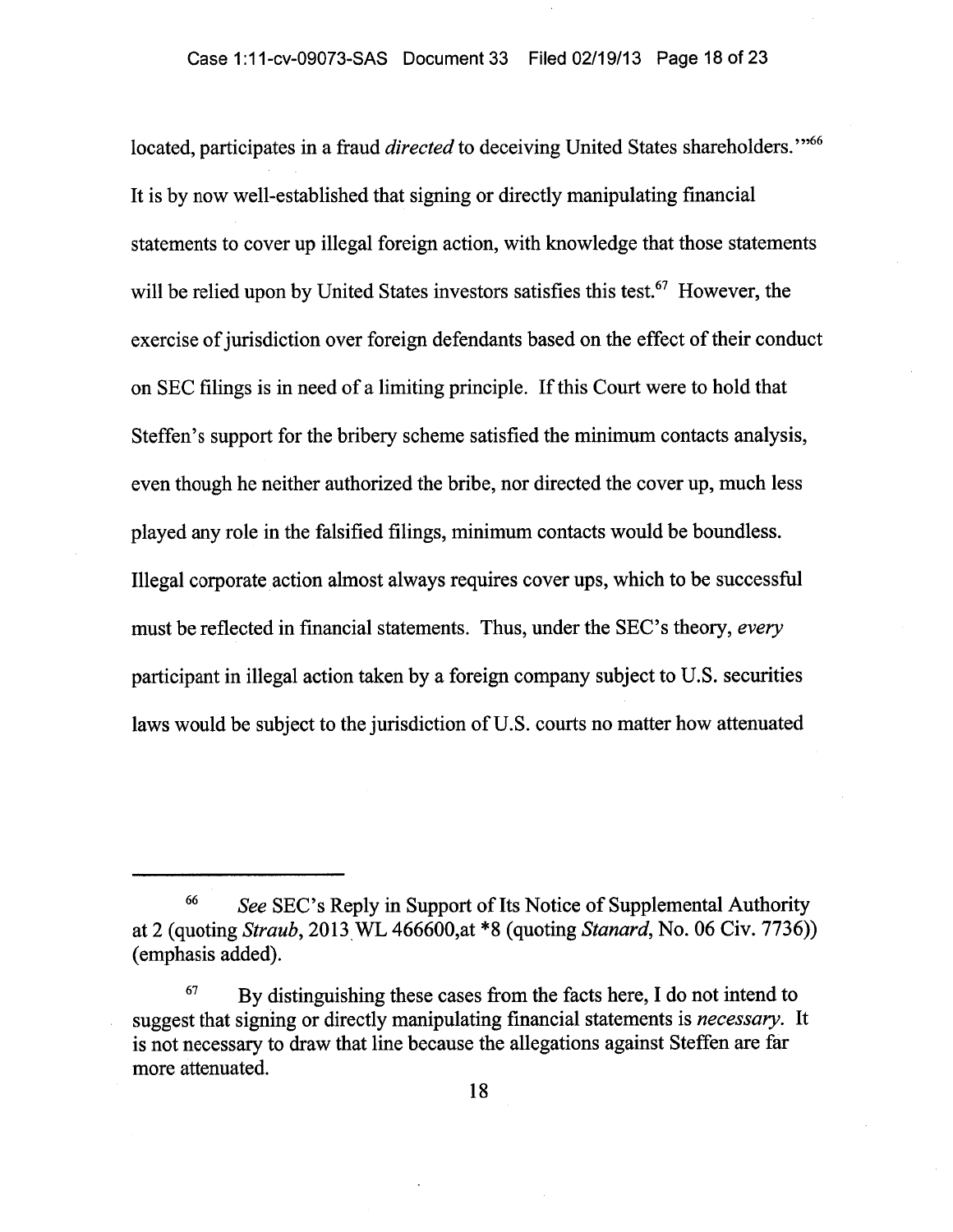their connection with the falsified financial statements. This would be akin to a tort-like foreseeability requirement, which has long been held to be insufficient.<sup>68</sup>

The allegations against Steffen fall far short of the requirement that he "follow[] a course of conduct directed at . . . the jurisdiction of a given sovereign, so that the sovereign has the power to subject the defendant to judgment concerning that conduct."<sup>69</sup> Absent any alleged role in the cover ups themselves, let alone any role in preparing false financial statements the exercise of jurisdiction here exceeds the limits of due process, as articulated by the Supreme Court and the Second Circuit.<sup>70</sup>

<sup>68</sup>*See World-Wide Volkswagen,* 444 U.S. at 292; *Leaseco,* 468 F.2d at 1341 (holding that "attaining the rather low floor of foreseeability necessary to support a finding of tort liability is not enough to support in personam jurisdiction").

<sup>69</sup>*J McIntyre Machinery, Ltd.,* 131 S.Ct. at 2789. *See also Charas,*  1992 WL 296406, at \*5 (finding jurisdiction lacking where defendant "neither entered the United States nor transacted any business in the United States[,] did not sign the registration statements at issue . . . [and] any fraudulent activities that Defendants may have committed in relation to [plaintiffs'] public offerings cannot reasonably be deemed the 'direct and foreseeable result' of the alleged failure of an outside director residing in Japan to monitor the Canadian corporation's affairs"). Although *Charas* involved an alleged failure to monitor, the contacts are similarly attenuated here where Steffen neither authorized the bribes, nor directed the cover ups, including but not limited to, manipulating financial statements.

<sup>70</sup>*See, e.g., Leasco,* 468 F.2d at 1341 n.11 (activity in interstate commerce must be "sufficiently extensive and regular to make [the] possibility [of litigation in the United States] a foreseeable risk of the business"); *In re Terrorist Attacks on September 11, 2001,* 538 F.3d at 95 (defendants must have "engaged in `intentional, and allegedly tortious, actions . . . expressly aimed' at residents of the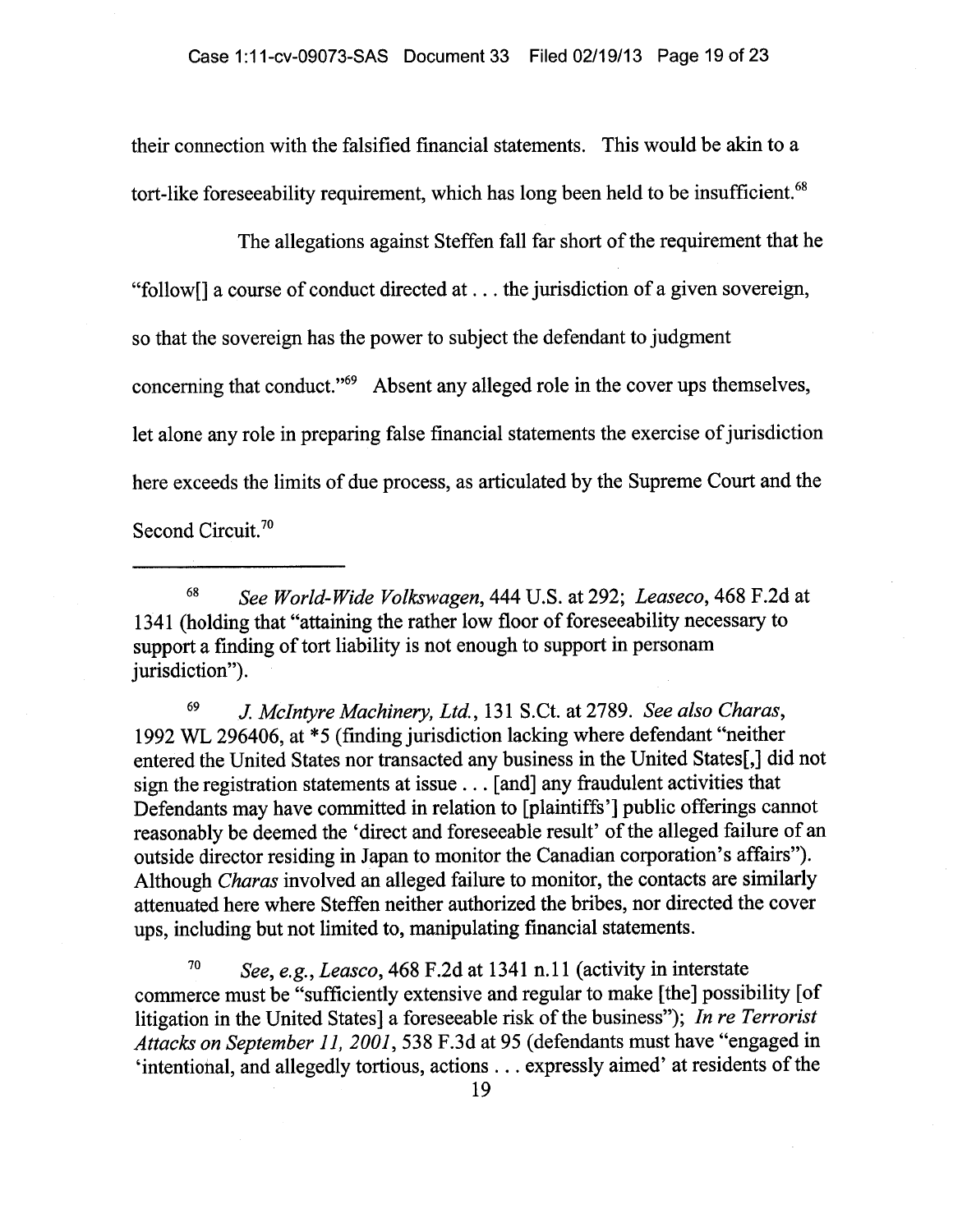#### **B. Exercise of Jurisdiction Over Steffen Is Not Reasonable**

The decision not to exercise jurisdiction in this case is bolstered by my conclusion that requiring Steffen to defend this case in the United States would be unreasonable. If minimum contacts are present the defendant may defeat jurisdiction only by presenting, "a compelling case that the presence of some other considerations would render jurisdiction unreasonable."<sup> $71$ </sup> The reasonableness analysis has been characterized as "largely academic" in cases brought under a federal law which provides for nationwide service of due process.<sup>72</sup> However, when a defendant, is not located in the United States, "[g]reat care and reserve should be exercised when extending our notions of personal jurisdiction into the international context."<sup>73</sup>

Steffen's lack of geographic ties to the United States, his age, his poor proficiency in English, and the forum's diminished interest in adjudicating the

United States").

<sup>71</sup>*Burger King Corp.,* 471 U.S. at 477.

<sup>72</sup>*SEC v. Softpoint, Inc.,* No. 95 C. 2951, 2001 WL 43611 (S.D.N.Y. Jan. 18, 2001) (noting that the defendant presented no evidence that litigating in New York would significantly burden him); *but cf. Hallwood Realty Partners, L.P. v. Gotham Partners, L.P.,* **104** F. Supp. 2d 279, 287 (S.D.N.Y. 2000) (stating that doubtless there will be defendants subject to national process who can show sufficient hardship to overcome even a strong federal interest).

*<sup>73</sup>Asahi,* 480 U.S. at 115 (quoting *United States v. First Nat'l City Bank,*  379 U.S. 378, 404 (1965) (Harlan, J., dissenting)).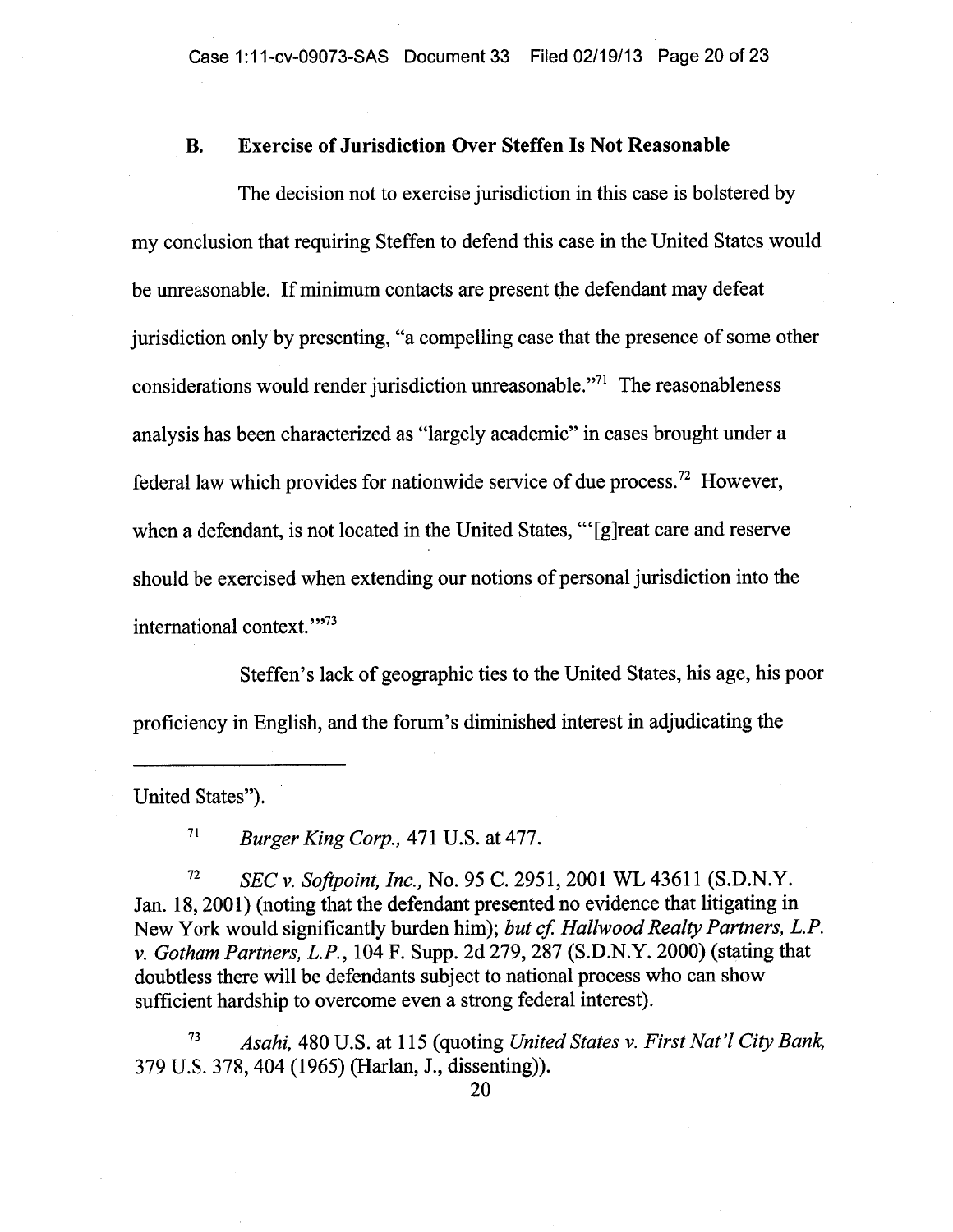matter, all weigh against personal jurisdiction. Geographic ties alone do not dictate the extent of the reasonableness inquiry.<sup>74</sup> However, it would be a heavy burden on this seventy-four year old defendant to journey to the United States to defend against this suit. Further, the SEC and the Department of Justice have already obtained comprehensive remedies against Siemens<sup>75</sup> and Germany has resolved an action against Steffen individually.<sup>76</sup> The SEC's interest in ensuring that this type of conduct does not go unpunished will not be furthered by continuing the suit against Steffen, in light of his age, the burden on him to defend this suit, and the previous adjudications.

### V. CONCLUSION

For the reasons set forth above, Steffen's motion to dismiss for lack of personal jurisdiction is granted. The Clerk of the Court is directed to close this motion [Docket No. 23].

<sup>76</sup>*See* Reply Memorandum of Law in Support of Defendant Herbert Steffen's Motion to Dismiss the Complaint for Lack of Personal Jurisdiction and Failure to File Within the Statute of Limitations at 15.

*<sup>74</sup>See In re LDK Solar Sec. Litig.,* No. 07-CIV-5182, 2008 WL 4369987, at \*7 (N.D. Cal. Sept. 24, 2008) ("If the reasonableness inquiry were dictated by the extent of defendants' geographic ties to the forum alone, the purposeful availment and purposeful direction inquiries would be meaningless.").

<sup>75</sup>*See* Compl. ¶ 19.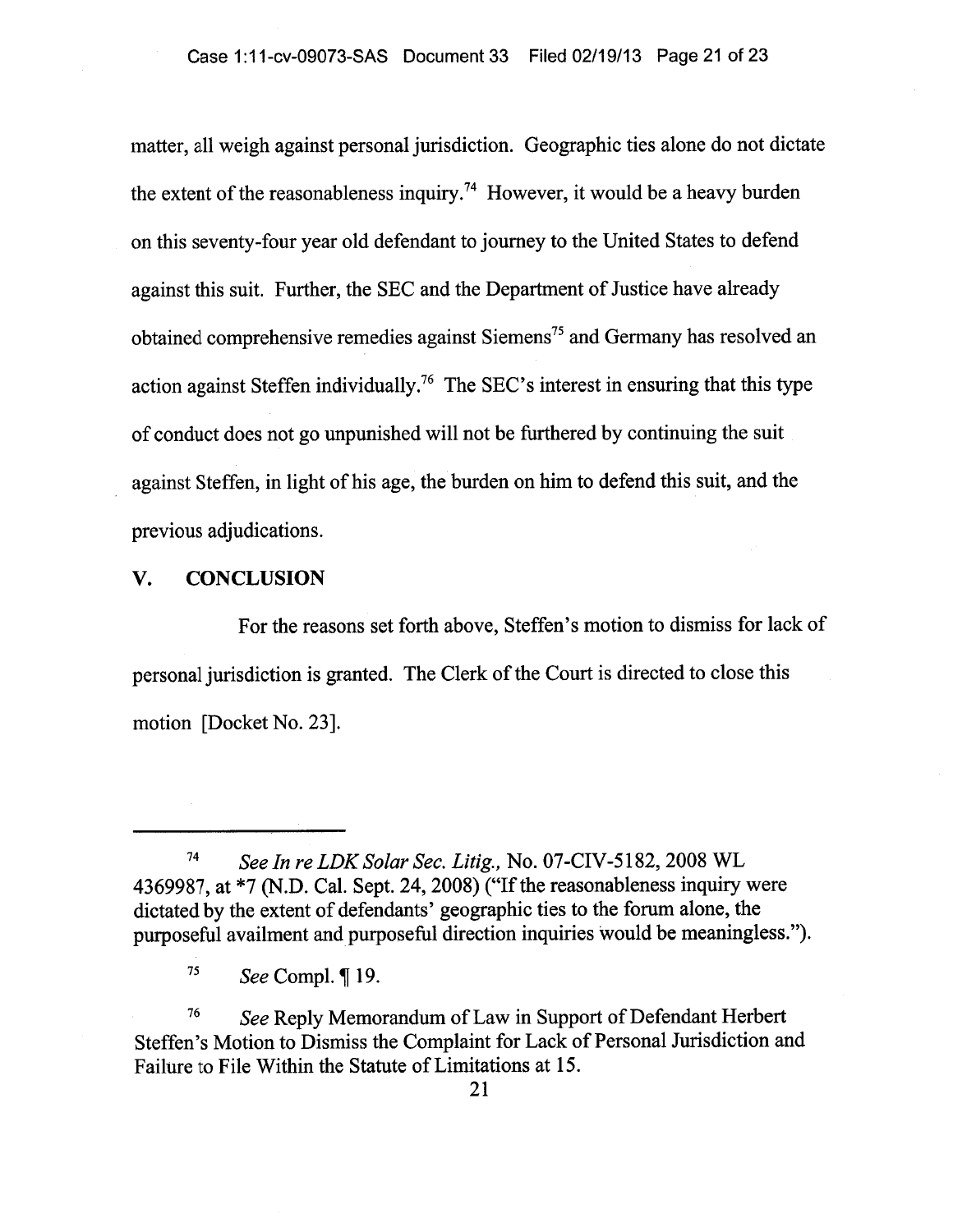SO ORDERED:

Shira A. Scheindlin U.S.D.J.

Dated: New York, New York February 19, 2013